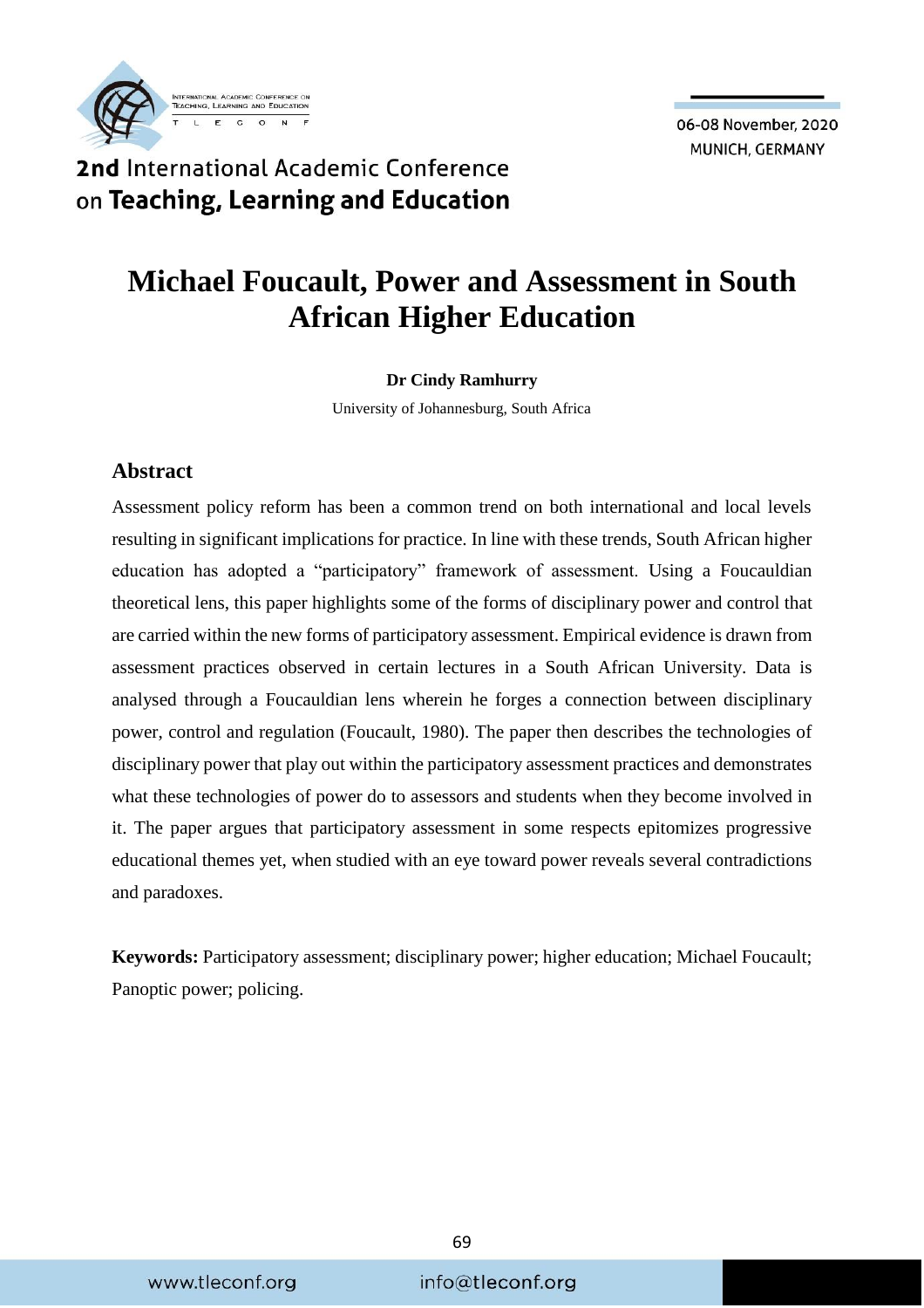

## 2nd International Academic Conference on Teaching, Learning and Education

#### **Introduction**

Postmodernism and its ancillary wave of radical changes such as globalization and progress in information technology have called for a fundamental paradigm shift in the philosophy, structure, and contents of educational policies worldwide (Mockler, 2004). In line with this, assessment policy reform has been a common trend on both international and local levels resulting in significant implications for practice (Berry and Adamson, 2011). In traditional processes of assessment; the assessor is seen as a detached 'eye' and views the testing event from an objective distance, outside the universe of the person assessed (Dikli, 2003). That distance is believed to assure the objectivity of the score. This perspective has been criticized on account of its preoccupation with measurement rather than the learning itself (Gipps, 2011).

Postmodernists advocate a *participatory* perspective which is believed to provide greater empowerment in learning (Hargreaves, 2002; Gardner, 2012). This perspective embodies a quest to foster empowerment through students becoming self-regulating and active participants in their own learning. In line with the post-modernist approach, Higher Education assessment policies introduced in South Africa are characterised by a "*participatory*" approach: they prioritise collaborative and self-directed inquiry using democratic and dialogical assessment strategies such as self-, peer- and group- assessment strategies (DoE, 2000).

The relevance and pervasiveness of postmodernism in most spheres of human existence is such that it should not be ignored in educational assessment practices (Hargreaves, 2002). The application of one of these postmodernist doctrines and its practice to educational assessment practices is central to this paper. The paper generates the problematic of power in *participatory* assessment practices. Employing a theoretical framework which is grounded in a conception of power based on the work of Michel Foucault (1977), the paper highlights some of the tensions evident in *participatory* assessment practices in a South African University.

The significance of this paper lies in its contribution towards an understanding of power relations in *participatory* assessment practices in higher education. Moreover, this study contributes to such understanding from a unique empirical base: it shows how power relations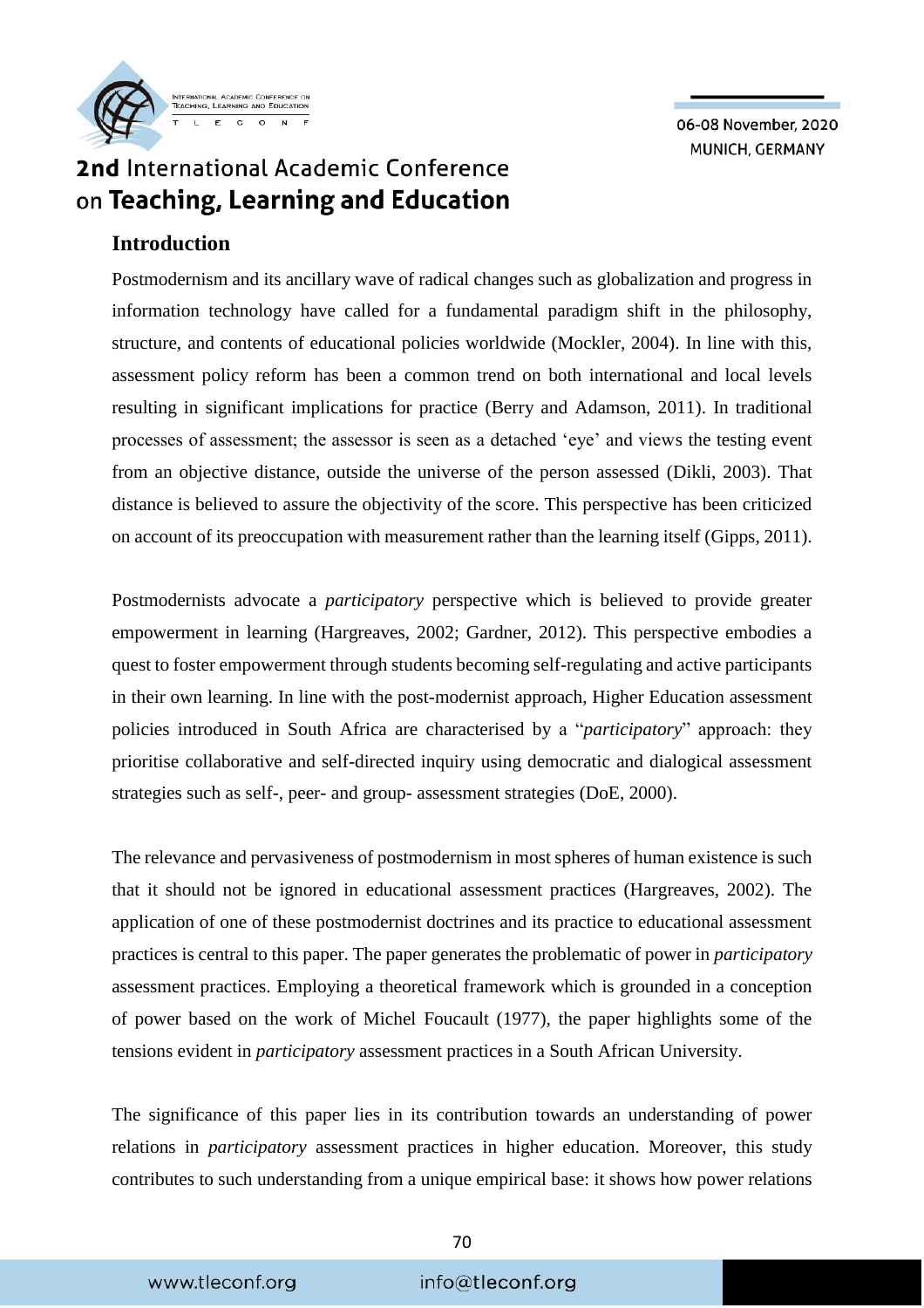2nd International Academic Conference on Teaching, Learning and Education

are central in the micro-level enactment of pedagogy. An understanding of power relations in pedagogy which enables new points of intervention to be explored, has the potential to make a substantial contribution to educational theory, policy, and practice.

#### *Why Power and assessment?*

Almost all questions in educational assessment it would seem are more or less connected with the issue of power. In fact, "Power has become one of the central concepts of the social and human sciences *per se*" (Clegg 1989, xviii). In terms of existing empirical studies of pedagogy, while there is a vast body of literature on pedagogy, there is little empirical work that attends both to issues of pedagogy and to issues of power. Although Bourdieu (in his work with Passeron and others) and Bernstein provide the most sophisticated and detailed analyses of power and pedagogy, even their work on this topic lacks a substantial systematic empirical base (Gore, 2002). Bernstein's (1990) theory of power is derived from mapping societal power relations and showing that pedagogy is implicated in the production of those relations through its rules (regulative, distributive, contextualising, etc.). Bourdieu and Passeron's (1977) view of pedagogy as symbolic violence is based on Weberian notions of authority and the emphasis is on how large discourses are imposed on, and taken up by, the body (Gore, 2002).

Foucault's (1977) conception of power, on the other hand, goes on to *demonstrate* how the power relations inherent to pedagogy govern and regulate bodies and knowledge and to show that discourses are constructed out of pedagogy itself. From Foucault's (1977) perspective, power is not simply the imposition of one will on another. Its subtleties and nuances are taken into account in a way that acknowledges that there is much more going on than the imposition or reproduction of broader societal power relations. In terms of existing studies of assessment, while there is a vast body of literature that concentrates on macro-practices of assessment, very little energy is dedicated to the micro-level of analysis. This study bridges that gap by examining micro-practices of power in assessment at the level of higher education.

Assessment practices at the level of higher education are therefore regarded as both central and peripheral to this paper. The unveiling of technologies of power in assessment practices occurs,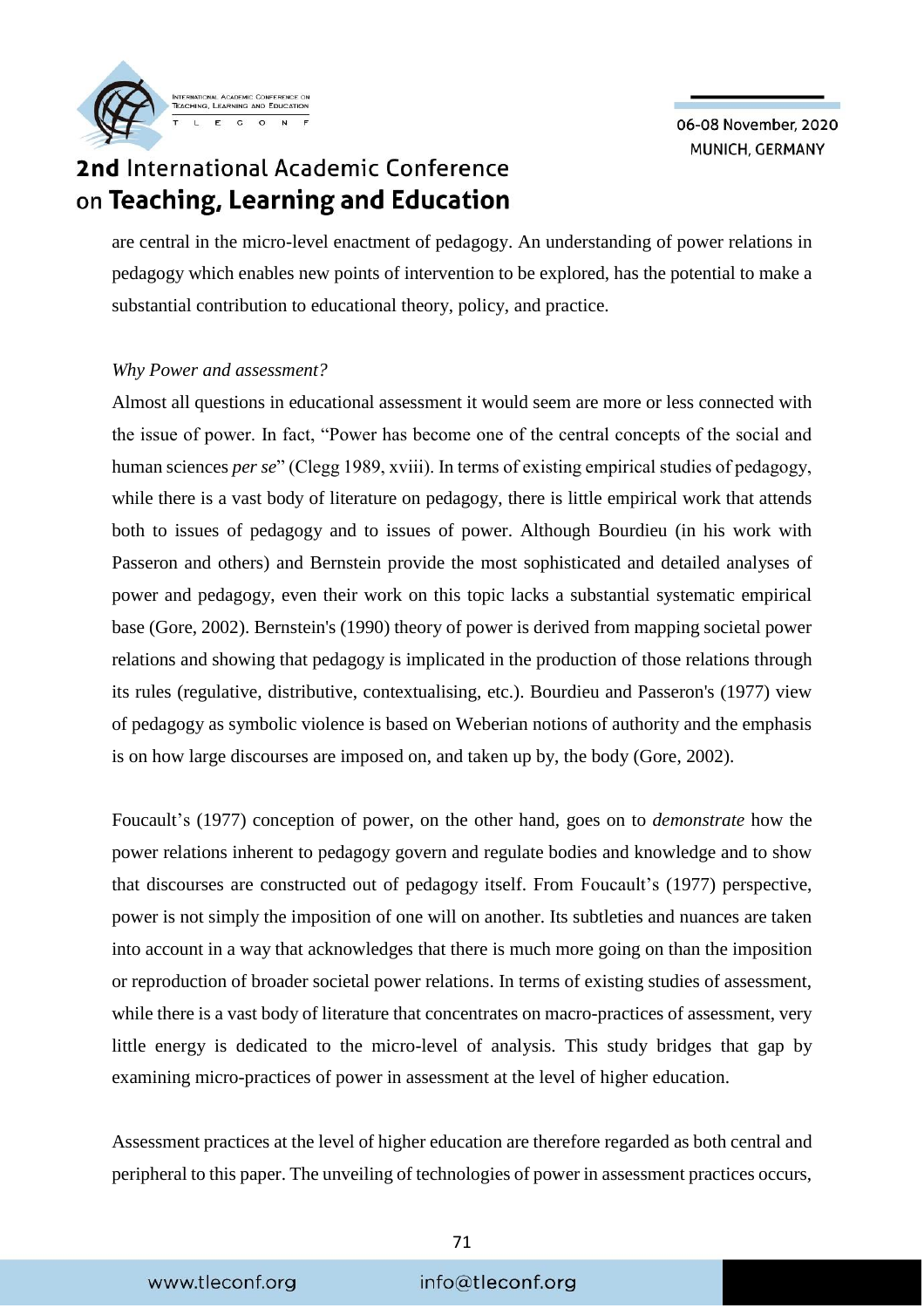## 2nd International Academic Conference on Teaching, Learning and Education

here, on two levels: locally, in a study of assessment in university classrooms, and discursively, on the value of a Foucauldian analysis of power for educators. The two stories work concurrently. Foucault's analysis of productive power provides the theoretical grounding for a study of power operating in *participatory* assessment practices. In turn, the study of power serves to illustrate gaps in the predominant ways power is addressed in *participatory* assessment contexts. Rather than offer a full-scale genealogy of assessment practices, this paper contributes a genealogical snapshot of one particular transition in teaching practice, namely the shift from so-called 'traditional' assessment to 'participatory' assessment frameworks of organization.

#### **Background to the study**

The study was conducted at the *University of Suburbia* (pseudonym), located in the suburbs of a very large, metropolitan area in South Africa with a human population numbering in the millions. The observations at University of Suburbia were conducted within three lecture rooms in the subject area of Communication Skills. The key participants in this study were three lecturers and their respective students. Although a small sample limited any possibility for generalizability, this case study research dug deeper and looked more broadly than would be conceivable with some commonly used quantitative methods.

Data reduced from video-recorded observations resulted in thematic perception generalizations toward assessment practices at University of Suburbia. For the purposes of this paper only *participatory* assessment practices is given priority. Therefore, this paper looks closely at the configurations of power inherent in *participatory* assessment practices and the kinds of subjects it produces. The question that guided this research was: How are patterns of power currently determining the lecturers' and students' experiences of *participatory* assessment, and constructing their images of self, others, and the world?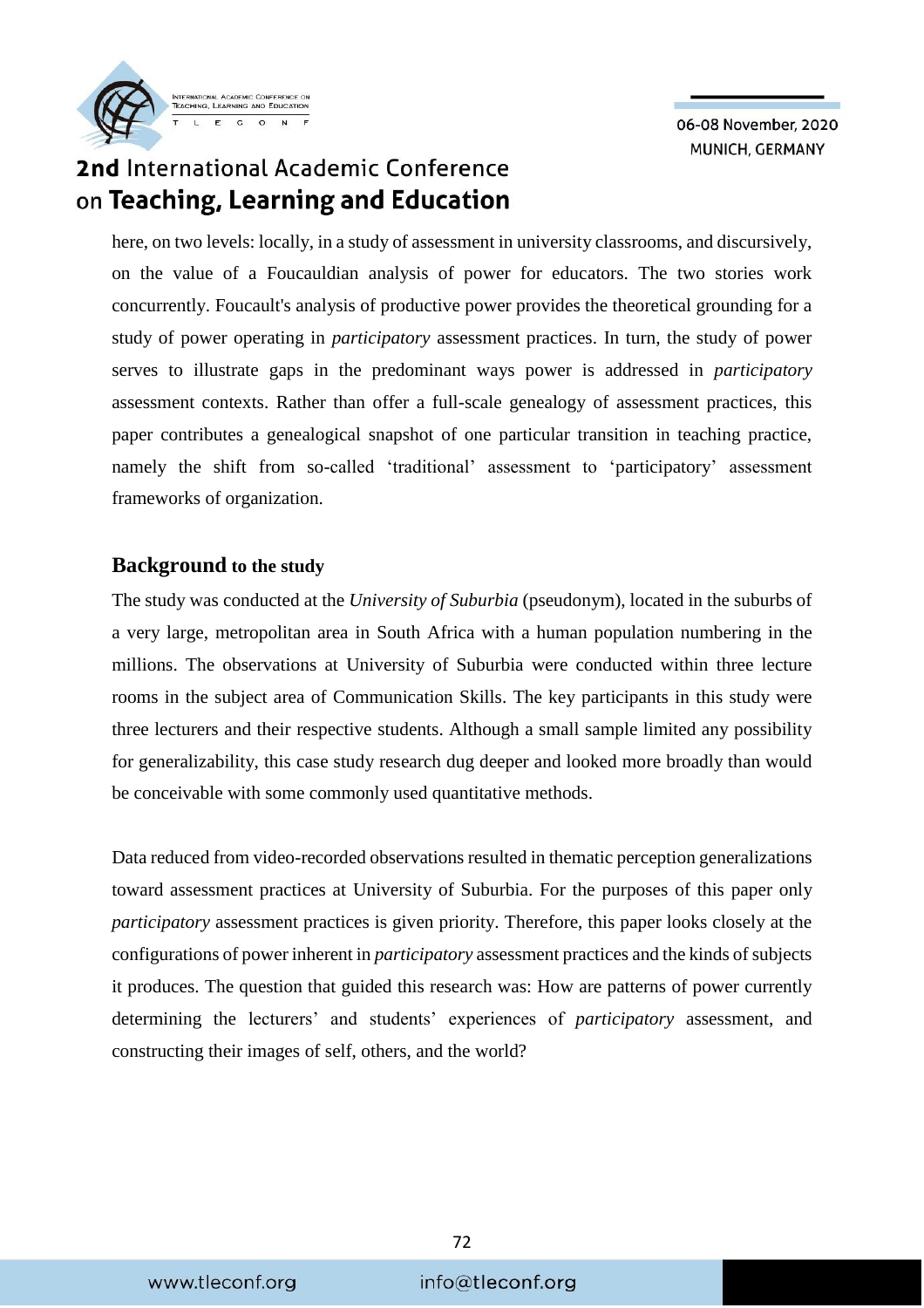

# 2nd International Academic Conference on Teaching, Learning and Education

#### **Theoretical framework**

The theoretical framework for the paper is grounded in the conception of disciplinary power based on the work of Michel Foucault (1977). Foucault's (1977) conception of power relations requires a focus on the mechanisms of pedagogy rather than on individuals or groups who might traditionally have been seen as holding power. While other scholars and researchers in education have engaged with some of Foucault's ideas (e.g., Ball, 1990; Marshall, 1989 ), this paper aims to demonstrate, rather than assert, the applicability of Foucault's thought to the study of power.

Foucault described disciplinary power as circulating rather than being possessed, productive and not necessarily repressive, existing in action, functioning at the level of the body, often operating through 'technologies of self', that is, that individuals are active in their own subjection. Foucault's concept of *disciplinary* power explicitly shifts analyses of power from the 'macro' realm of structures and ideologies to the 'micro' level of bodies. He argued that unlike the sovereign power of earlier periods, disciplinary power functions at the level of the body:

In thinking of the mechanisms of power, I am thinking rather of its capillary form of *existence, the point where power reaches into the very grain of individuals, touches their bodies and inserts itself into their action and attitudes, their discourses, learning processes and everyday lives*. (Foucault, 1980, p.39) (emphasis added)

Foucault (1980) elaborates the invisibility and pervasiveness of disciplinary power in modern society: "*The eighteenth century invented, so to speak, a synaptic regime of power, a regime of its exercise within the social body rather than from above it*" (p.39).

Central to the notion of disciplinary power, is Michel Foucault's (1977) description of Jeremy Bentham's panopticon. This was a system of surveillance originally designed with penal institutions in mind, but that has become a metaphor for the much broader and more subtle intrusion of observation and record-keeping techniques into more and more areas of social life (Foucault 1977: 200-209; Foucault, 1980). The basic idea of the panopticon is straightforward: a central tower or structure has windows on all sides, and it is in turn surrounded by a ring of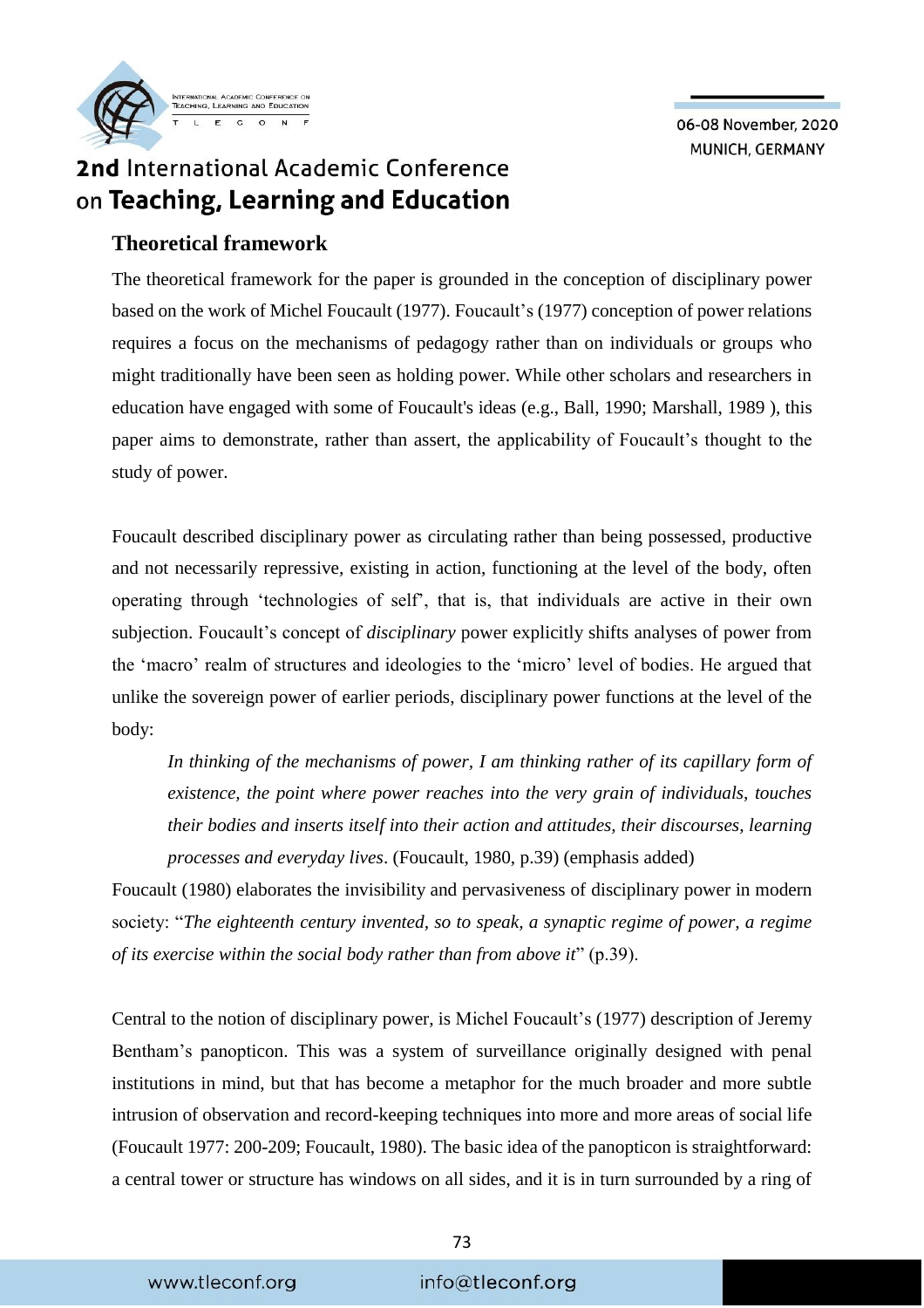## 2nd International Academic Conference on Teaching, Learning and Education

cells occupied by the inmates, the open sides facing inward. Observers can look out in any direction, at any time, to see what any inmate might be doing. Furthermore, since the inmates cannot see into the central observation tower, every window or observation point does not, in fact, need to be staffed all the time; the possibility of being observed has a deterrent effect even when inmates are not in fact being observed. And, still further, as inmates become accustomed to this environment, and to the routine of assuming that they are being observed at any/every time, it becomes less important for the observation tower to be staffed at all; the structure of the environment is what exerts control, as people internalize changes to their habits and movements without remembering the original circumstances that necessitated them. The panoptic condition becomes part of the identity of an inmate ("*a madman, a patient, a condemned man, a worker or a schoolboy*" (Foucault, 1977: 200)).

Several important conclusions follow from Foucault's description of the Panopticon. One of these is that, with practice, the panoptic mechanisms of surveillance tend to become more pervasive: for example, few people even notice any longer how frequently they are monitored through partially hidden video cameras (from the bus, to the bank, to the store, to the parking lot, to the elevator). This is one of the central themes of Foucault's (1977) book, *Discipline and Punish*: that as the mechanisms of surveillance and control become more subtle and 'humane', they become more extensive; they actually become more controlling in their effects, but with less complaint.

The above theoretical tools, derived from Foucault's work, were used to identify techniques of power within *participatory* assessment practices in University of Suburbia. Given clear patterns evident from the qualitative analysis of these data, an attempt was made to analyse, in a more contextualised way, the object of the particular practice of power, the specific way in which the technique of power was enacted, the direction of the exercise of power, and any reactions or consequences evident.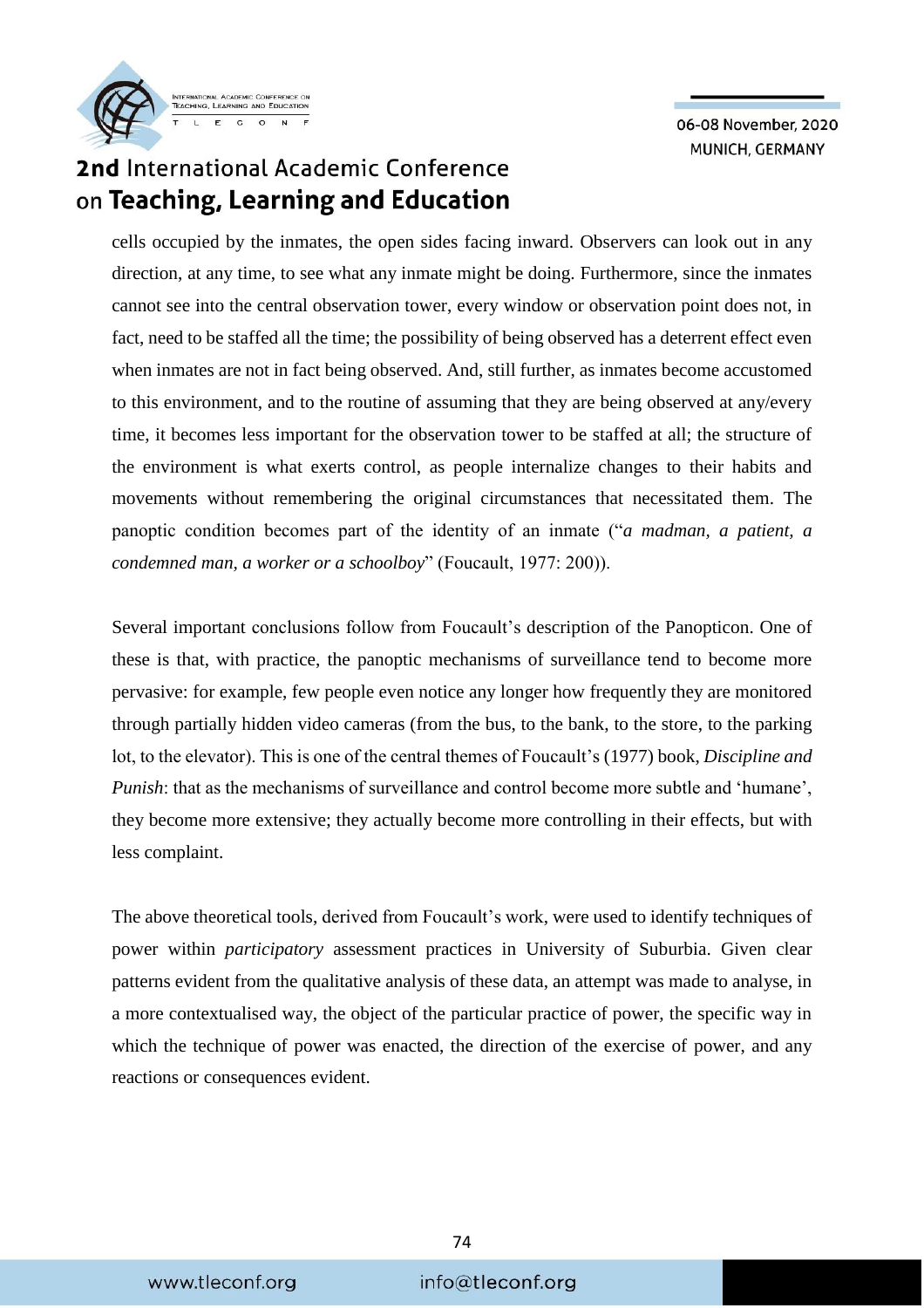

# 2nd International Academic Conference on Teaching, Learning and Education

#### **Discussion of findings**

Findings revealed that the lecturers' assessment practices consistently took on an ambiguous character. While it appeared on the surface as though the assessment practices were "participatory" in nature, the analysis found them to be implicitly "traditional" by their characteristic emphasis on measurement and control of space and time. These patterns of ambiguity are discussed under three themes:

- *1. Abandonment of participatory assessment practices*
- *2. A concern with "Marks"*
- *3. My presence in the lecture*

#### *1. Abandonment of participatory assessment practices*

A noticeable trend that underpinned all three lecturers' practices was their initial attempts to use participatory techniques of assessment, and a subsequent abandonment of these for traditional assessment practices. The discourses reflected within Mary's lectures are exemplary of this trend. Mary made a concerted effort to "nurture" her students into the new culture of participatory assessment. She mentioned that she would be using peer assessment strategies and spent some time in her initial lectures to explain to students what was expected of them. The implementation of the peer assessment into the lecture however, was met with dangerous consequences.

It seemed that the peer assessment introduced a more relaxed, casual and rowdier social atmosphere into the lecture. There was more student chatting, walking around and louder conversations. The lecturer appeared to be flustered by the student activity and shouted to them to be quiet. Her regulative control of the students' increased and reached extreme proportions towards the end of the lecture. I bore witness to the frustrations she experienced from her students' reluctant responses to her attempts. Her eventual response was a form of concealed rejection of participatory assessment modes for the "safer" traditional methods of assessment. She asked the students to return to their seats, to stop chatting and to focus on her slides. Although she completely side-lined the peer assessment activities, she continued to "show" both verbally and non-verbally that she was still on board with the participatory methods

#### info@tleconf.org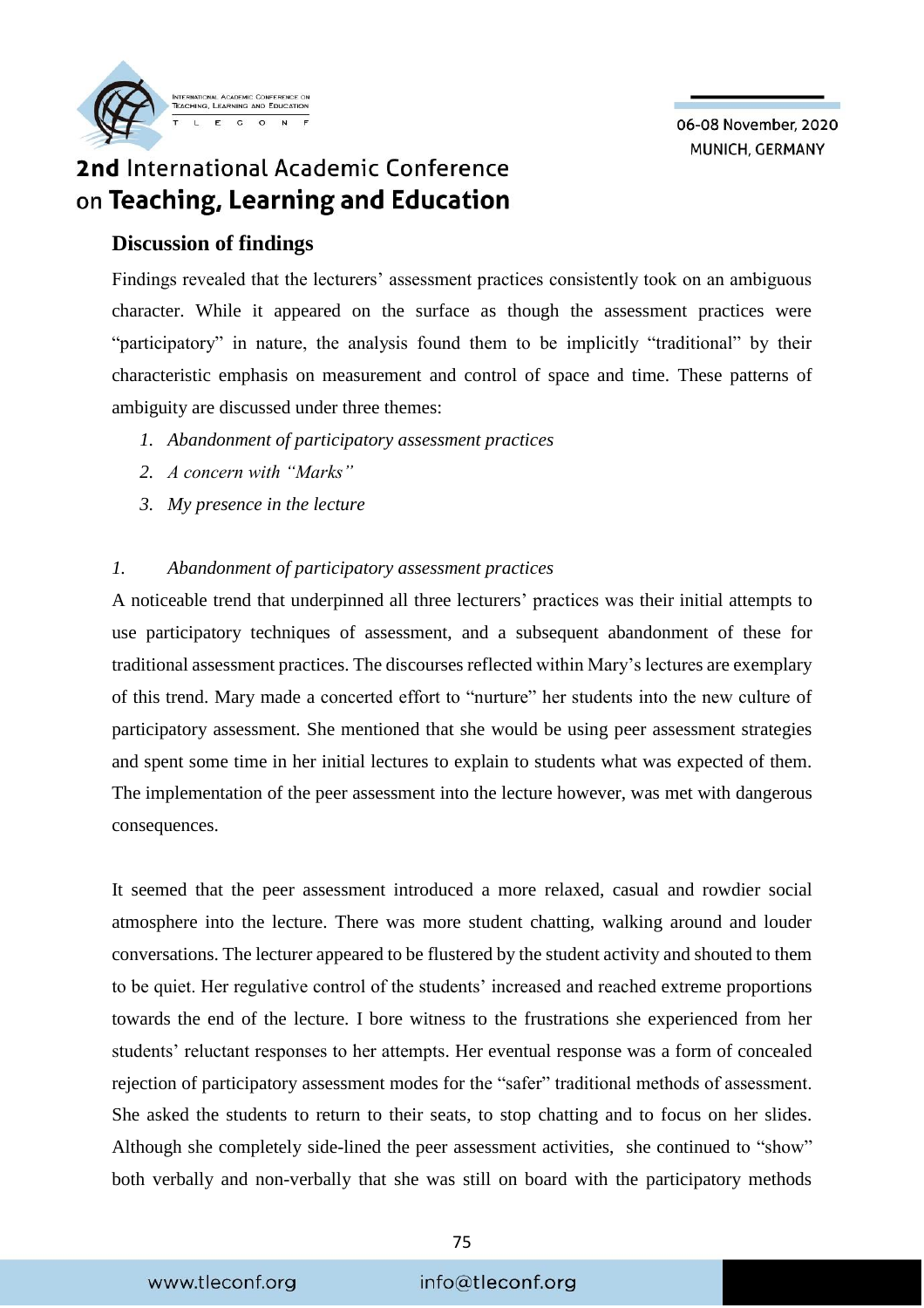## 2nd International Academic Conference on Teaching, Learning and Education

suggested by the University's Assessment Policy. The lecturer's verbal and non-verbal "displays" seemed to have been constructed for the judgement of external audiences. In this case, it was myself, the researcher, and perhaps the observing "eye" of the University itself.

It could be argued that the "new" assessment practice and its unique social demands interfered with the order and formality that the lecturers had established in their traditional classroom arrangements. It was obvious that the lecturers fore-grounded the 'controlling functions' of the assessment rather than its 'educational purposes.' In serving the social control function, the lecturers, themselves both transmitting and being acted on by power, become part of the process by which they disciplined their students, and they themselves are controlled by the same forces (Foucault, 1977). From a Foucauldian perspective, such displays of behaviour can be seen as forms of social control, and perhaps likened to a two-edged sword; the students are controlled by the lecturers, but both lecturers and students are controlled and shaped by other forces in ways much more subtle and difficult to detect.

In this analysis, the notion of *governmentality* was a strong factor of contingency. This context showed the forces of governing being channelled strategically through the discourse of accountability in Policy documents. It could be argued that the pressure to conform to university expectations, led to Mary's putting up of appearances where she indicated that she was doing her job in the way that was "expected". One could see this as a "strategy" utilized by the University to make lecturers govern themselves. In Foucault's view, this is the working of power in its disciplinary form. Conformity is not the result of an overt force that visibly bends the will of those subject to its operation; conformity results from the constant working of invisible constraints that bring us all toward the same 'normal' range of practices and beliefs (Foucault, 1977).

#### *2. A fixation with "Marks"*

It was noted that all three lecturers mentioned the word "marks", "tests" and "examination" several times during their lectures. The use of these words and what they represented produced both positive and negative forms of energy for students and lecturers alike. For example, in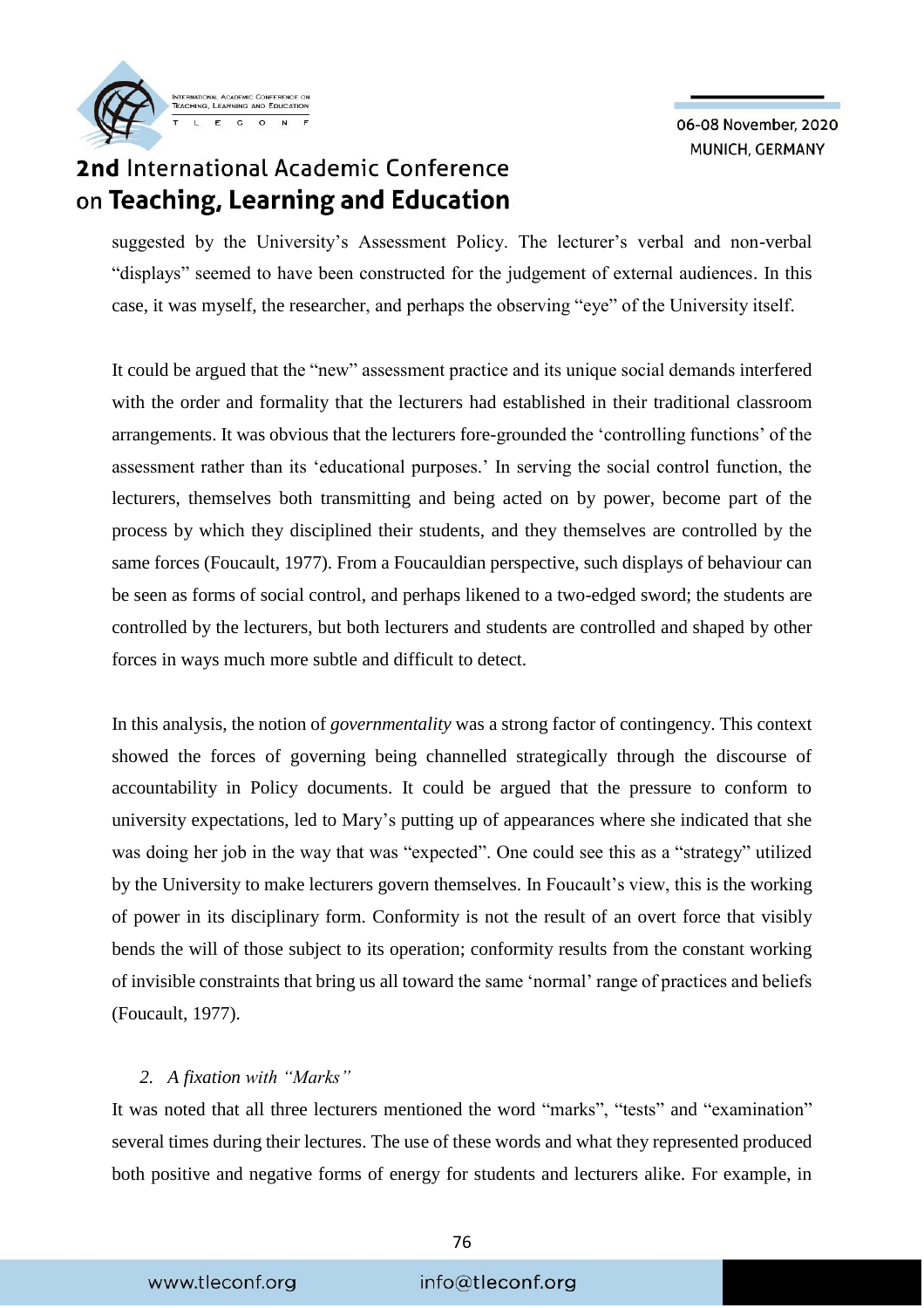## 2nd International Academic Conference on Teaching, Learning and Education

Jill's class, the students were going about a peer assessment task and were clearly enjoying it (evident from their body language and articulations). This may be perceived as positive in the sense the lecturer's plans were taking shape as students were co-operative. However, the lecturer started to display certain signs of anxiety relating to the way the students approached the task. It was almost as though she felt in-secure with the lack of formality surrounding the assessment and its formal implications: She constantly reminded that them that the assessment was important: "*Now guys remember...this is going into ...your...um...semester marks hey....so do it properly*." The sense was conveyed that the reference to marks, tests and examination, and what they authorised, were used as tools to help the lecturers to sustain their students' interest in the lecture. Perhaps the lecturers experienced fears of losing control of their students as well as the lecture, when using participatory assessment techniques.

The metaphorical idea of "policing" was manifested in this theme, by the forms of accountability it imposed on participants in the study. Accountability, in the form of covert and overt external expectations from the university, was a strong factor of contingency. Expected records of marks, expected norms for learner and teacher conduct, expected exemplifications of assessment competence (e.g. semester marks, examinations, etc.) were found to impact on lecturers' participatory assessment practices, with the effect of constantly drawing them back to the "safety" of traditional assessment practices. At no point was the "return" to traditional assessment ever explicit, it remained a concealed discourse, with outer appearances of participatory assessment being displayed. An important question of pedagogical authenticity is raised —the "performances" made it difficult to determine 'real' assessment of learning.

#### *3. The observer's gaze*

All three lecturers behaviour and practices suggested an internal struggle when it came to assessment. While they seemed to be on board with participatory assessment modes, they all reflected excessive concerns with the control of lecture-room space, lecture time and the classification of the assessment task. For example, Jill did not allow students to move around the lecture hall and often presented rigid and unreasonable time frames for students to work within. Thom similarly displayed an excessiveness in controlling the social space students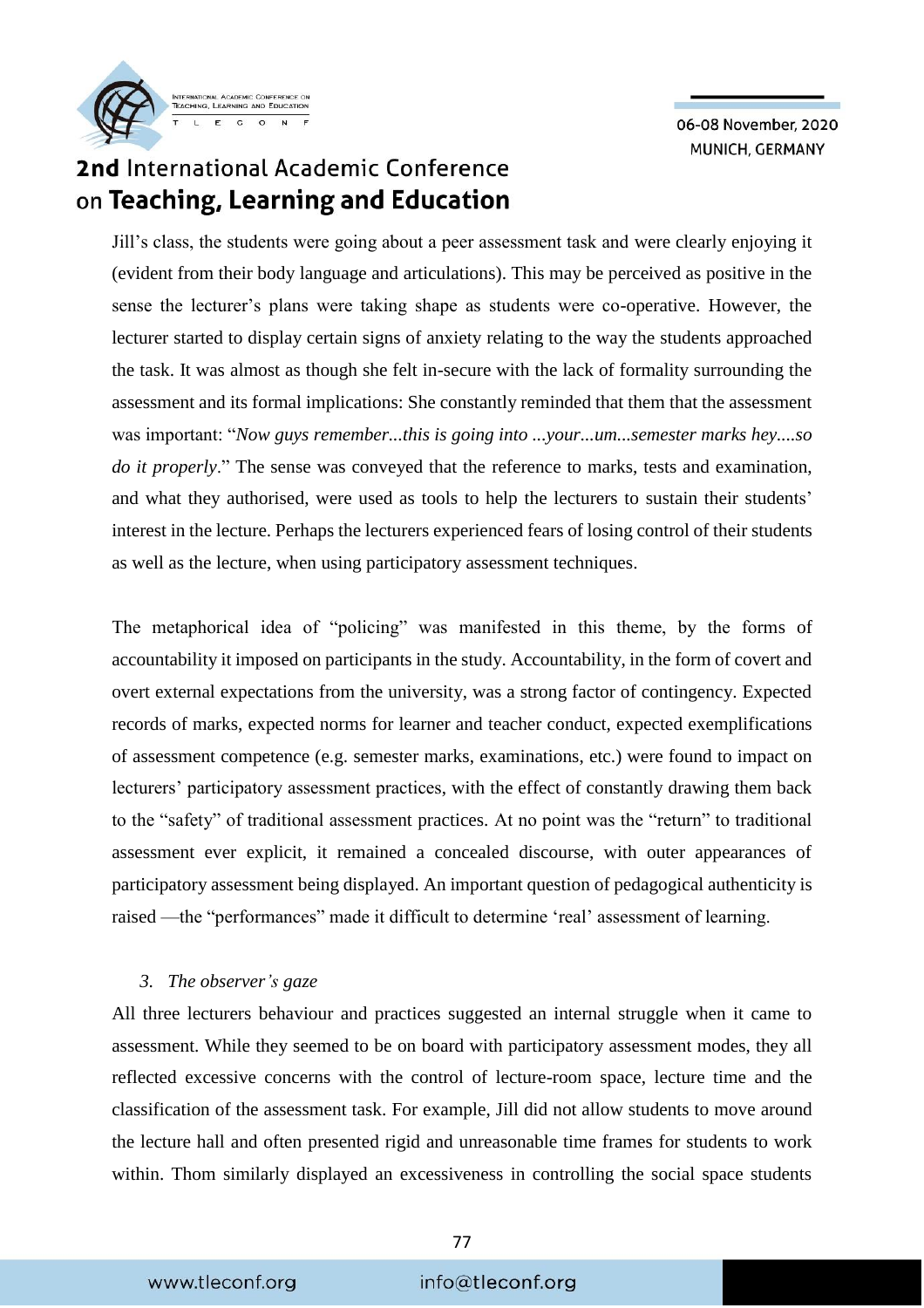## 2nd International Academic Conference on Teaching, Learning and Education

worked in, also spending a great deal of time classifying the test in terms of the assessment structure provided to students in their Learning Guide. On the part of all three lecturers a sense was conveyed that participatory assessment activity was "forced" into the lectures. There was much within the data which suggested that lecturers were pressurised by my "gaze" to windowdress what was expected of them. My presence in the classroom could thus be construed as a gaze which not only invaded the lecturers' and students' privacy, but also seemed to serve as an additional form of surveillance by the educational system.

#### *Participatory assessment as a form of panoptic power*

The discourses underpinning all three themes reflect many characteristics of Foucault's (1977) concept of panoptic power. There was a strong suggestion that the "participatory" performances in assessment were constructed for the purposes of my judgement. Implicitly, the lecturers' concern for my work also had something to do with what I recorded about their practices. From this perspective, one could argue that the participatory assessment activities were "forced" into the lectures to satisfy external and internal "gazes". The "internal gazes" could have been constituted by my presence as observer in the lesson. The lecturers' needs to reflect their receptivity to new assessment practices was invoked by my "gaze". Could this perhaps have been an external gaze constituted by the accountability lecturers faced in terms of university regulations?

These contingencies can be traced to covert and overt "expectations" of assessment suggested by policy documentation. A key point is that the intersecting "gazes" of accountability created tension in terms of how lecturers managed their roles in assessment. Accountability appears to be a factor of contingency in this theme. Their efforts to "show" that they were engaging in participatory assessment practices, indicated that they reconstituted themselves as a successfully conforming to the participatory assessment philosophy. From this perspective, my panoptic role as "guard in the tower" of a new "will to truth" (*participatory* assessment) comes across as a strong possibility.

The study also found that the university's surveillance was so enveloping that even when there were no physical surveillance mechanisms present, lecturers' practices were regulated. In these cases lecturers appeared to have been intimidated into displaying assessment practice in ways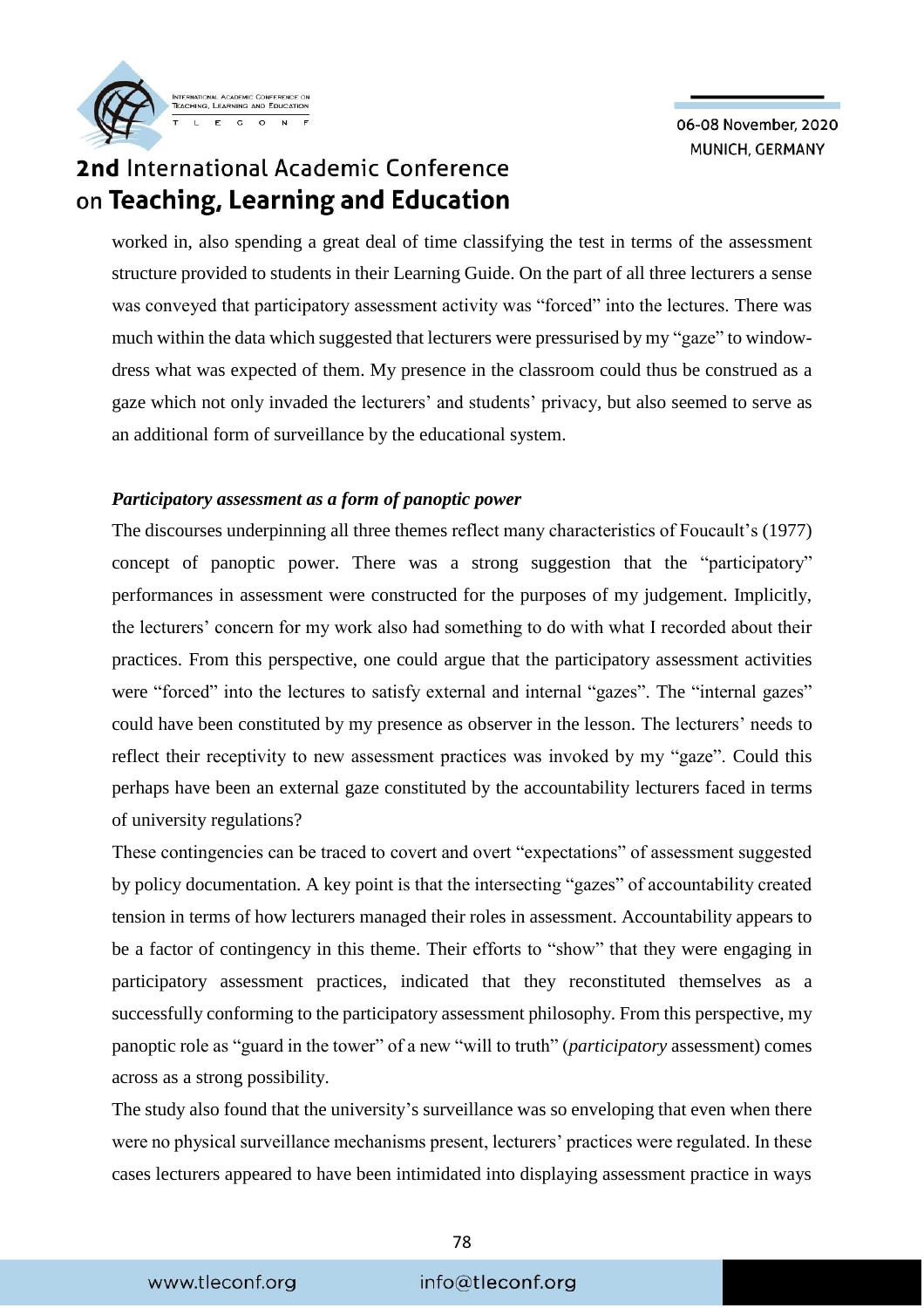## 2nd International Academic Conference on Teaching, Learning and Education

that would be regarded as 'correct' in assessment documentation. On closer analysis, it seemed as though the surveillance system had created a context where the lecturers became an additional driving force of the external accountability system rather than governors of their individual potential. Thus, in an unintended way, through my well-intended research needs of observing lecturers', together with the participants' trust, I reinforced the strength of the accountability system.

This genealogical analysis unearthed an intricate picture of struggles regarding the notion of participatory assessment. In their practices of participatory assessment the lecturers found the power relations too extreme, rejecting them for practices in which they secured dominance over the relationship between themselves and their students. It was highly apparent that all three lecturers opted for the familiarity and safety of their traditional assessment roles. The lecturers' resistance to participatory assessment practices could be linked to macro factors. On a macro level, the lecturers are constituted as agents who enacted the university's policies of governance. All three lecturers "composed performances" of participatory assessment to satisfy certain forms of accountability to the university.

From Foucault's (1977) theoretical perspective of power, it could be argued that there were subtle subjectivizing and normalising strategies that continually diverted the course of participatory assessment. The apparent "participatory" exterior was used by lecturers as a veil to substitute the obvious disciplinary strategies of traditional assessment. One got the sense that participatory displays were constructed to satisfy the expectations of an observing "gaze". It was apparent that all three lecturers employed participatory assessment methodologies primarily as a form of window dressing.

#### *Discourses of Performativity*

Findings in this study showed that a powerful discourse of performativity, pervaded the assessment practices of the lecturers observed. The literature refers to the practice of composing performances as a "Performativity discourse" (Jeffrey, 2002; Ball, 2003). It would seem that a performativity discourse is not an unusual phenomenon in the teaching and learning context. The literature acknowledges the performativity discourse that "currently pervades lecturers' work" (Jeffrey, 2002: 1). Ball (2003: 222) speaks of these "performances" as acts of lecturers' game-playing, cynical compliance, or "enacted fantasy." He suggests that such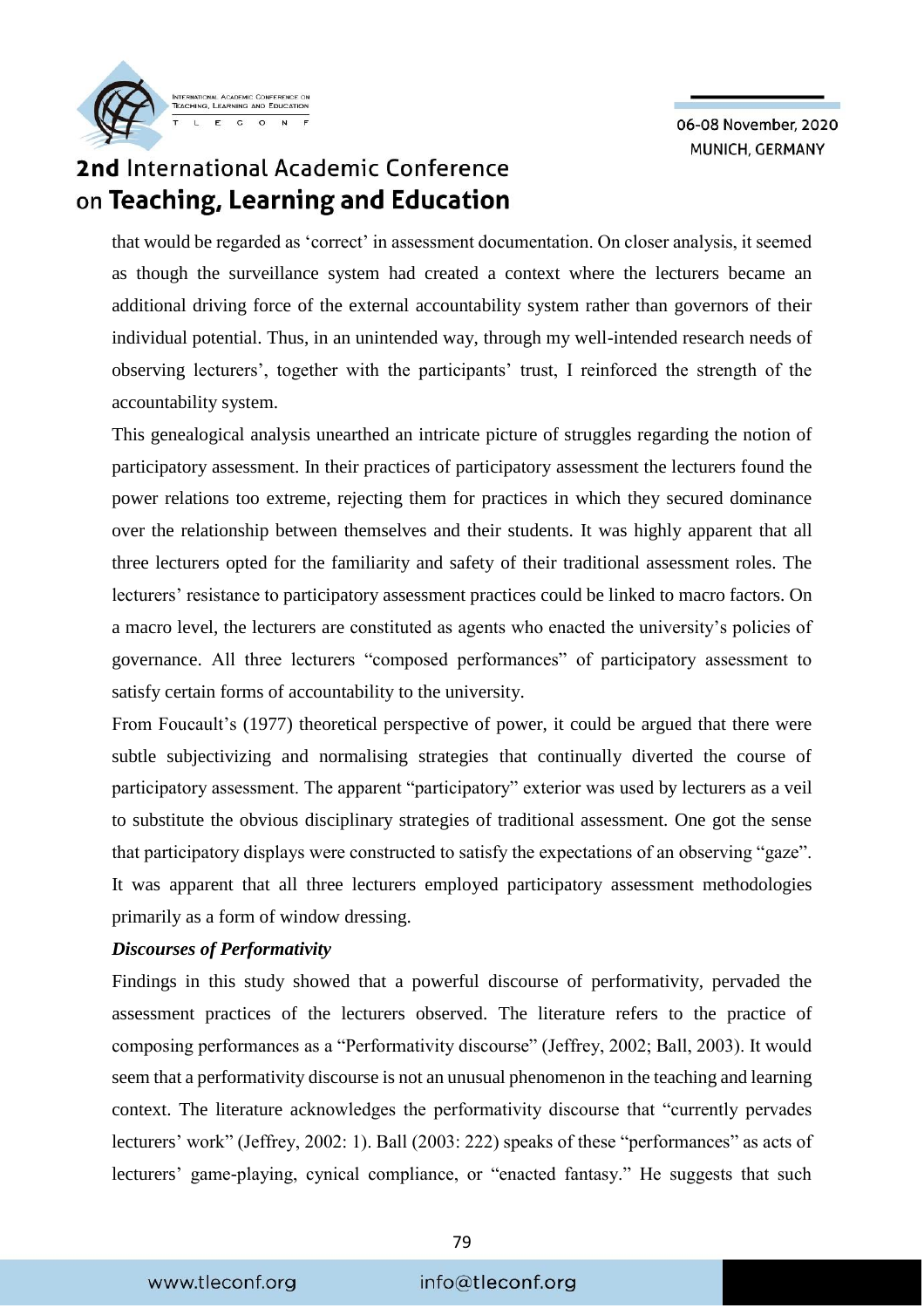

### 2nd International Academic Conference on Teaching, Learning and Education

constructed performances are displayed for the benefit of external judgement. Ball (2003: 224) points out below, that they may not always be far from the truth: Fabrications are not 'outside the truth' but neither do they render simply true or direct accounts—they are produced purposefully in order 'to be accountable'. Truthfulness is not the point—the point is their effectiveness, for inspection or appraisal, and in the 'work' they do 'on' and 'in' the organization. One can see the relevance of the ideas on performativity, in this study: both lecturers put into place certain measures to satisfy forms of accountability.

At many points, the lecturers' assessment "performances" complied at face value with participatory expectations of Assessment Policy Documents. The sense was conveyed that the lecturers put up performances in order to gain a favourable evaluation of their practices, from external bodies. Lyotard (1984: 46), who has written extensively on the concept of performativity, speaks about it operating in conjunction with a "market discourse". He argues that society is "obsessed" with competency and efficacy which operates in terms of an "input/output ratio" (Lyotard, 1984: 88). His point, which is captured below, is that schools, like businesses become open to judgement in terms of their outcomes and performance: …the goal is no longer truth, but performativity - that is, the best possible input/output equation. The University and/or company must abandon the idealist and humanist narratives of legitimation in order to justify the new goal: in the discourse of today's financial backers of research, the only credible goal is power. Scientists, technicians and instruments are purchased not to find truth, but to augment power.

In Lyotard's (1984) view, lecturers often produce 'evidence' of their efficiency to meet with external demands or expectations. Such "productions" are often responses to coercion attempts that work through overt and covert forms of surveillance (Lyotard, 1984: 63–64). In terms of the overt forms of coercion, he points us to the monitoring of data by the Government. Covert coercion is characterised by implicit expectations put - 303 - into place to regulate lecturers. Ball's (2000: 2) work quoted below conveys this as a "game" with certain implicit rules: There is not so much, or not only, a structure of surveillance, as a flow of performativities both continuous and eventful. It is not the certainty of being seen that is the issue. Instead it is the uncertainty and instability of being judged in different ways, by different means, through different agents; the 'bringing-off' of performances—the flow of changing demands,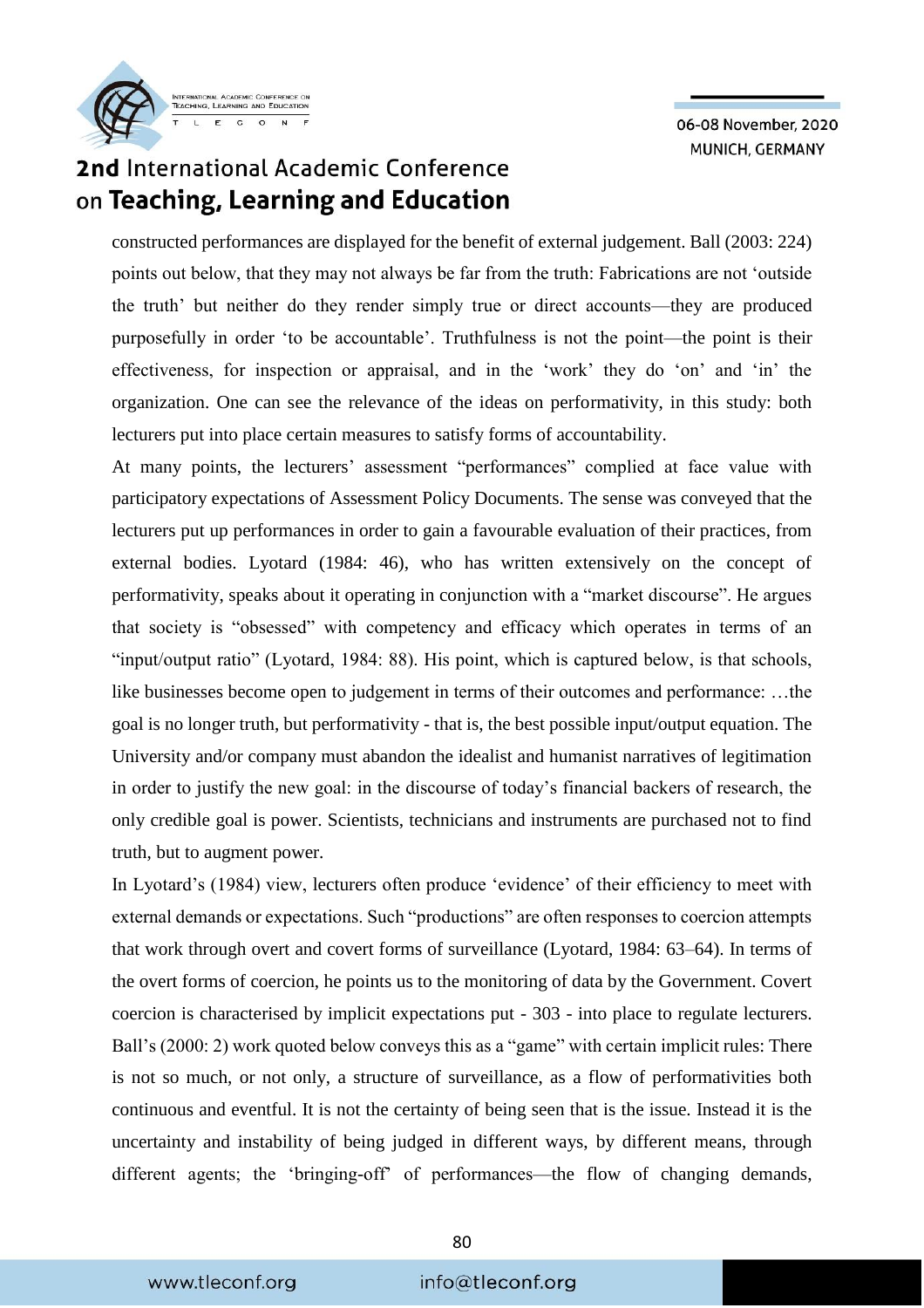

## 2nd International Academic Conference on Teaching, Learning and Education

expectations and indicators that make us continually accountable and constantly recorded. Ball conveys the idea of performativity as dependent the performance and the ways performances are interpreted. The Performativity discourse unveiled by this analysis has relevance to the ideas about power Foucault conveys in the lecture entitled, Omnes et Singulatim: Towards a Criticism of Political Reason (1981). In this lecture Foucault (1981: 227) writes about the notion of "pastorship" by the university. He refers to the idea of "police" - indicating the apparatuses of security that are employed as "governmental techniques of the modern university" (Foucault, 1981: 250) He discusses the role of pastoral power as a technique which is subtly diffused throughout society with the intention of improving lives (Foucault, 1981: 235). Another was the question of whose expectations being prioritised- those of the learner, the teacher, or those of the university? Foucault's idea of "pastorship" by the university is a complex matter particularly within the South African assessment context, where accountability and visibility are perceived as highly valued discourses.

Within the new context of participatory assessment, policy holds lecturers accountable to meeting assessment criteria and learning outcomes, pursuing a performance assessment framework and rigorously documenting marks. One can understand South Africa's need for more observable or noticeable forms of evaluation. Perhaps such a system serves as a means of aligning education to the ideals for greater transparency. While the previous assessment system might have been covert in character, there is the impression conveyed, that by adopting a more "public" approach regarding learner performance and decisions relating to its quality, assessment would become more productive. We emerge with the idea that in the new South African Assessment approach, accountability, has noble pedagogic intentions and its policies are widely accepted. We appreciate that stronger forms of accountability are needed to stabilise the current unsteady ground of the South African Assessment system. In this case- lecturers' meeting of expectations is necessary to the goals of learning. However, it is when "meeting expectations" happens at the expense of "real" learning, that one becomes concerned.

One gets the sense that the actual complexity of *participatory* assessment is backgrounded in the many petty and detailed practices in and around it. Some of these include, the conflicting subjectivities on the part of both lecturers and students; the impact of the university's semester mark system on participatory assessment; the impact of oppositional discourses in existence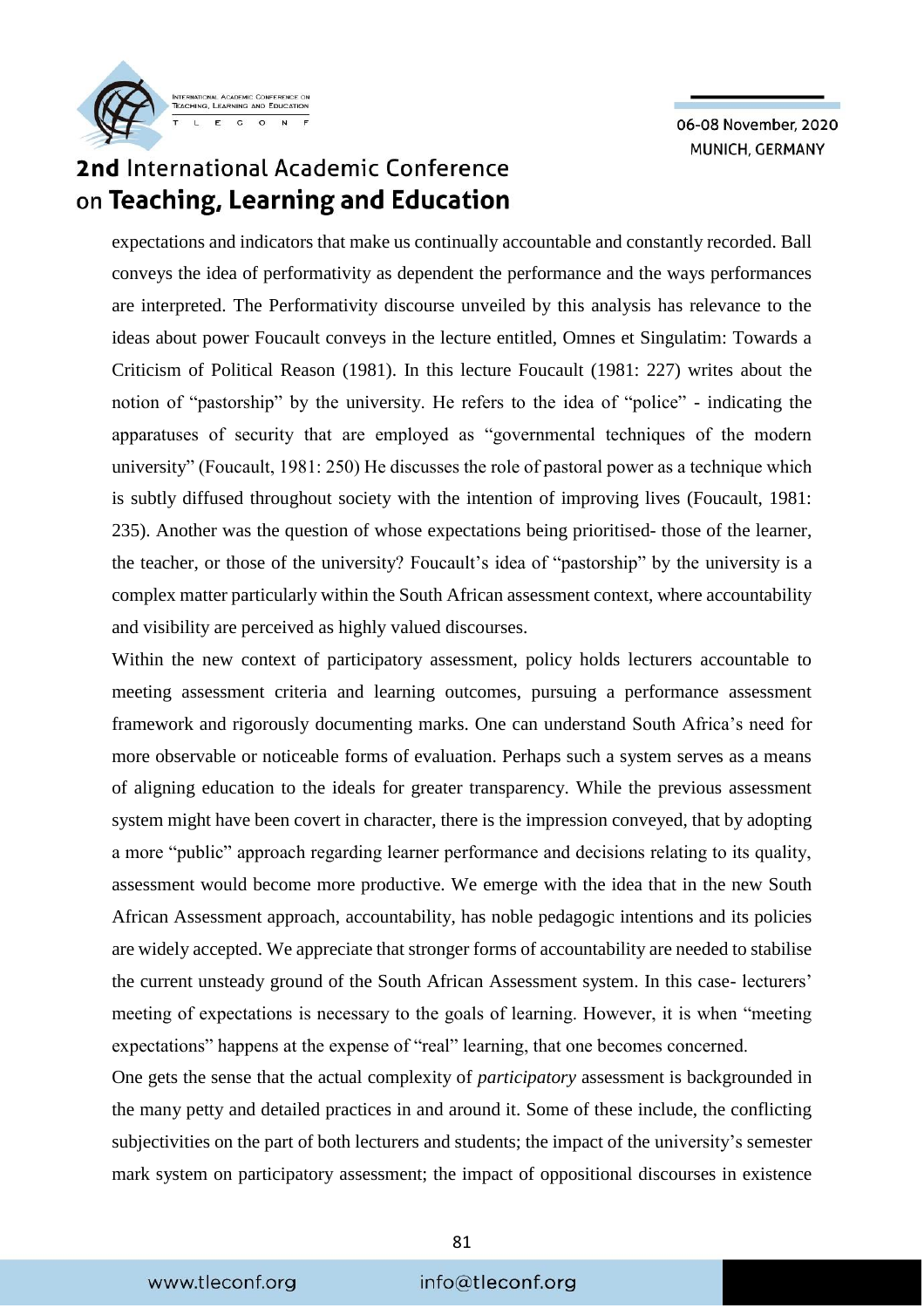

## 2nd International Academic Conference on Teaching, Learning and Education

beneath the surface of university life; the panoptic hold those in power have over individual bodies, and the extent to which normalizing practices, both from sources external and internal to the university, impact on participatory assessment practices.

#### *A resulting hybridity*

Performativity in participatory assessment practice has been revealed in this genealogical analysis as an important discourse. These performances reflected that lecturers were absorbing the new participatory assessment into their practices despite their possible overt opposition to it. The lecturers' engagements with performativity were perhaps a product of their struggles to deal with participatory assessment. At the same time they could also be seen to be producing new, hybrid elements of assessment which can feed into the evolution of more complex participatory assessment pedagogies. The discourse of control which currently operates in the curriculum has been described in creative ways in recent research. For example, in the book "Curriculum Visions" (2002), Doll and Gough (2002: 34) describe it metaphorically as a ghost who haunts the curriculum: Control is actually embedded in the concept of curriculum. Control is not only the ghost in the clock of curriculum -- to use the predominant modernist, mechanistic metaphor -- it is the ghost which actually runs the clock. It is time to put this ghost to rest ... and to liberate curriculum to live a life of its own. These authors raise the issue of our need to liberate ourselves from the oppressive demands of assessment in the classroom, particularly that which compares and ranks students in competitive rather than collaborative ways. The analysis has shown how both lecturers exercised power and were in turn acted on by power. The lecturers were part of a system where they disciplined their students and were themselves disciplined by similar forces. In the face of this host of conflicting forces, one can understand how both lecturers' attempts to practice participatory assessment might have been rejected for traditional methods.

#### **Conclusion**

This study found that *participatory* assessment at University of Suburbia existed against a background of extreme conflict and tension. It was complicated by several contingencies and unexpected factors and was continually moved out of balance, by the impact of the discursive struggles within it. This analysis has shown the totalizing hold those in power have over individual bodies. It has provided an understanding of how multiple realities operate upon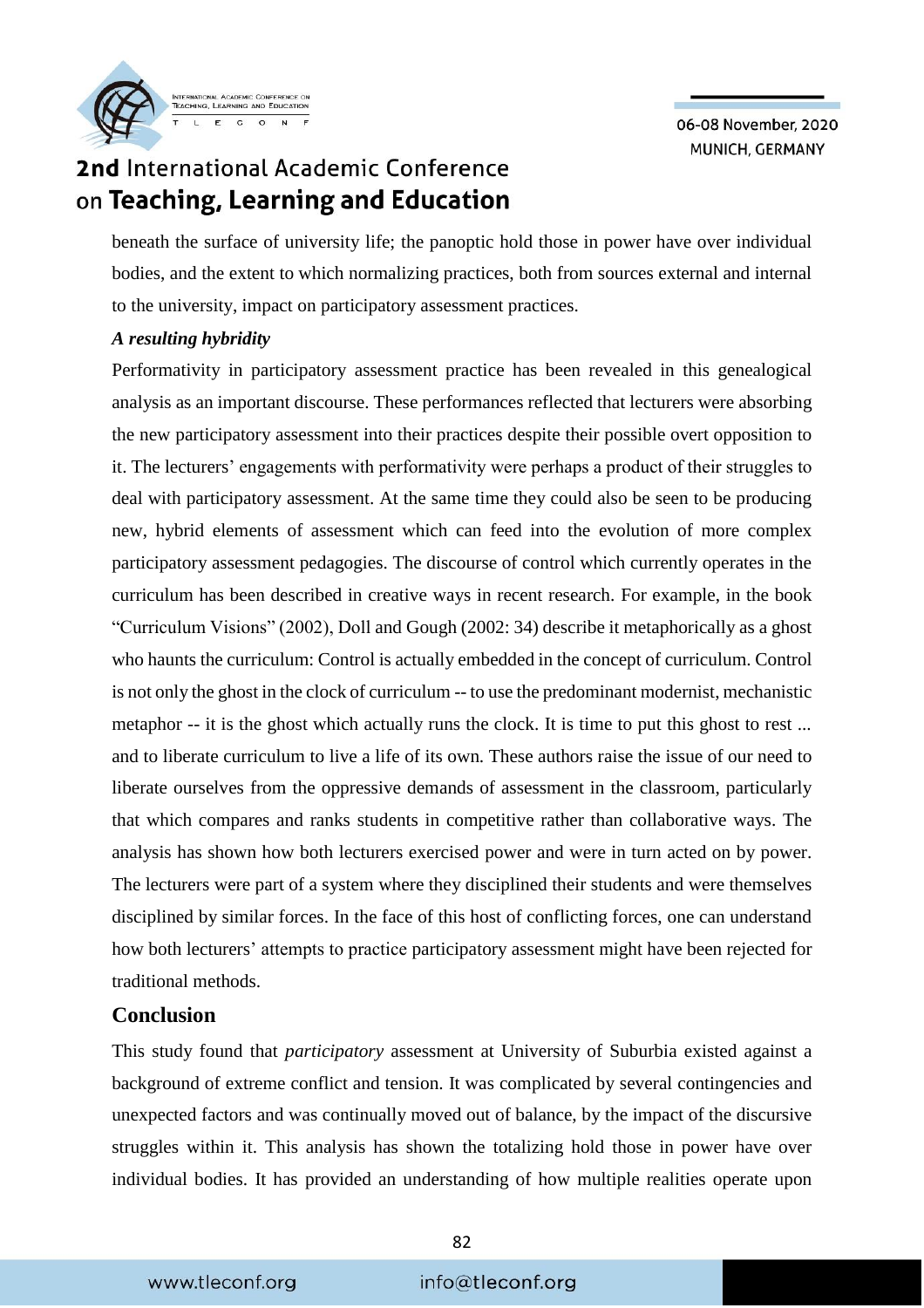

### 2nd International Academic Conference on Teaching, Learning and Education

bodies to render them as subjects. It has shown us some of the "dangerous" ways that subjectivity is constructed within participatory assessment practices. Ideas that have emerged from this research have highlighted the need to point to just how unsatisfactory the victory account of participatory assessment is, given my study of how it elides the complex issues of power going on. In terms of the way forward, we recognize that we can never return to earlier system of assessment. Nor can we use a form of participatory assessment that may liberate us from the panoptic effects of power. Foucault's (1926-1984) arguments show that power may not be controlled by one's intentions: any specific discourse will generate resistance as it meets competing discourses.

As we have seen in this study, it is not the "right" use of power or a specific technique of assessment that will effectively resist the effects of discipline and normalization. Rather, we can take notice of dominant discourses, and break down systems that claim to tell "the truth" about us. In other words, although we cannot prevent our *participatory* assessment discourses from generating productive power, we can, actively cultivate an awareness of the dangers. Perhaps we must work to better understand the concepts of choice, voice, and multiplicity of roles within the discourse of *participatory* assessment. I offer these recommendations with hope and respect, in recognition of our collective and individual voices.

On the whole, this study has demonstrated that Foucault's theory, methods and the model constructed for this study are relevant, valuable and effective when investigating power in participatory assessment. By using Foucault's (1977) suggestions for discourse inquiry, this study has revealed the "different things" that exist within *participatory* assessment practices. As Foucault (1980: 142) puts it: *The genealogist finds that there is something altogether different behind things: not a timeless essential secret, but the secret that they have no essence or that their essence was fabricated in a piecemeal fashion from alien forms*.

The threads that have connected the sections of this research are the three sub-questions which guided the study. These are: 1) What kind of power relations exist within participatory assessment practices? 2) Is it possible for educators to act and think differently about their assessment practices? 3) How can educators create openings in assessment which will allow their students to grow and develop? The question of whether I have illuminated the power within participatory assessment practices through genealogical analysis at University of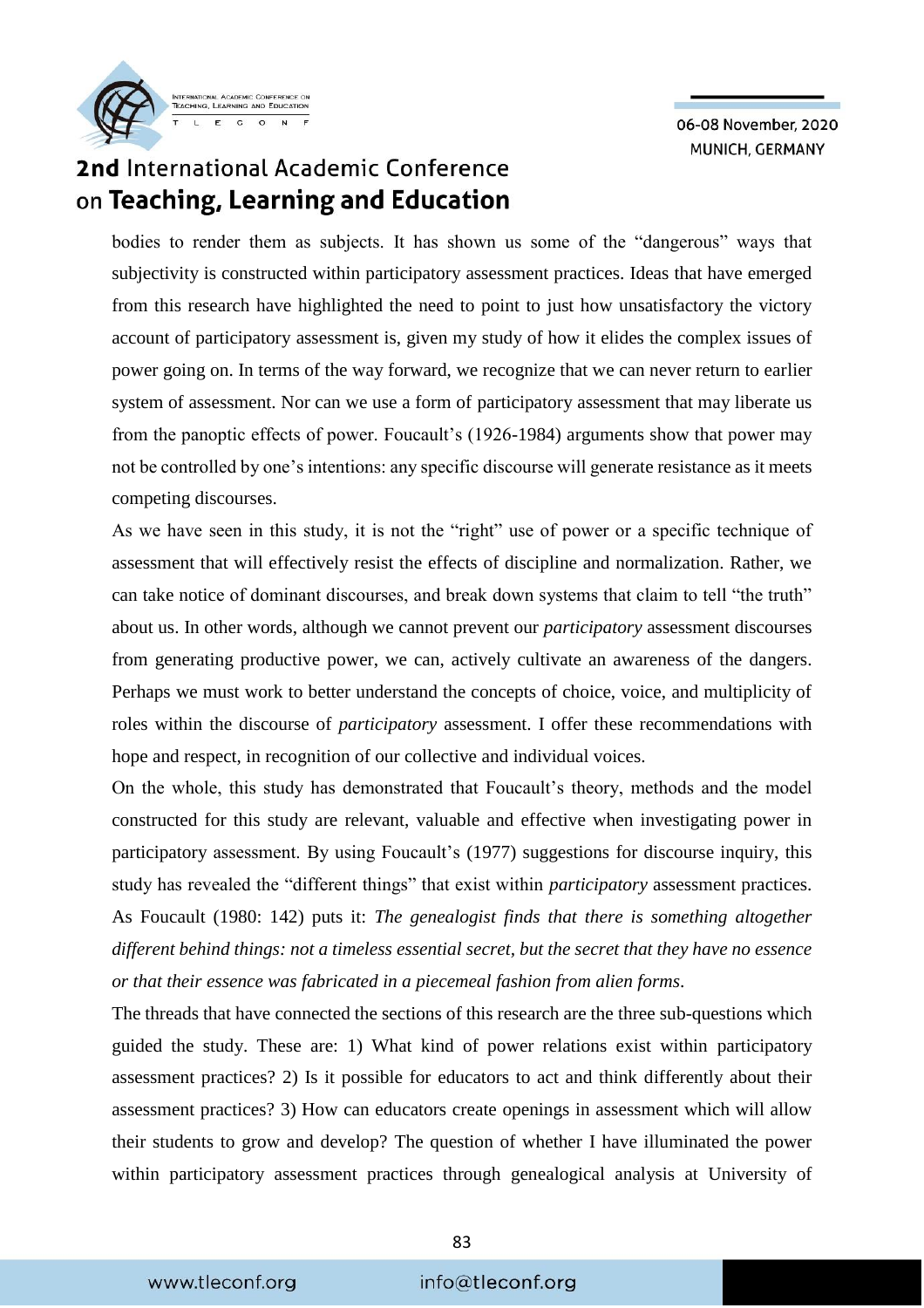

### 2nd International Academic Conference on Teaching, Learning and Education

Suburbia is a reasonable one. The discussion of the power themes related to each of the extracts, has revealed certain ways in which participatory assessment practices position lecturers and students in the classroom.

One of the questions dealt with the issue of whether it is possible for assessors to act and think differently about their assessment practices. Following this piece of genealogical work, alternatives are indeed possible in participatory assessment. This paper advocates a vision of the role of *participatory* assessment as one which acknowledges the importance of relationship between the assessed and the assessor. It argues that assessors need to value the relationships with students and create opportunities to not just listen but to actually hear their voices. The paper argues further that conscious attempts need to be made by assessors to question the notion of accountability and find ways to avoid being dominated by the "system". Furthermore, assessors need to better understand the concepts of choice, voice, and multiplicity of roles within the discourses of *participatory* assessment.

#### **References**

Ball, S. J. 1990. Introducing Monsieur Foucault. In Foucault and Education:

Disciplines and Knowledge (pp.1-10). London: Routledge.

Ball, S. J. 2000. Performativities and fabrications in the education economy: towards the performative society. Australian Educational Researcher, 27(2), pp. 1-23.

Ball, S. J. 2003. The teacher's soul and the terrors of performativity. Education Policy, 18(2), pp. 215-228.

Berry, R. and Adamson, B. eds., 2011. *Assessment reform in education: policy and practice* (Vol. 14). Springer Science and Business Media.

Bernstein, B. 1990. The structuring of pedagogic discourse. Volume IV. Class, codes and control.

Bourdieu, P., and Passeron, J. 1977. *Reproduction in education, society, and culture*. Beverly Hills, CA: Sage.

Clegg. S. R. 1989. *Frameworks of Power*. London: Sage. 149